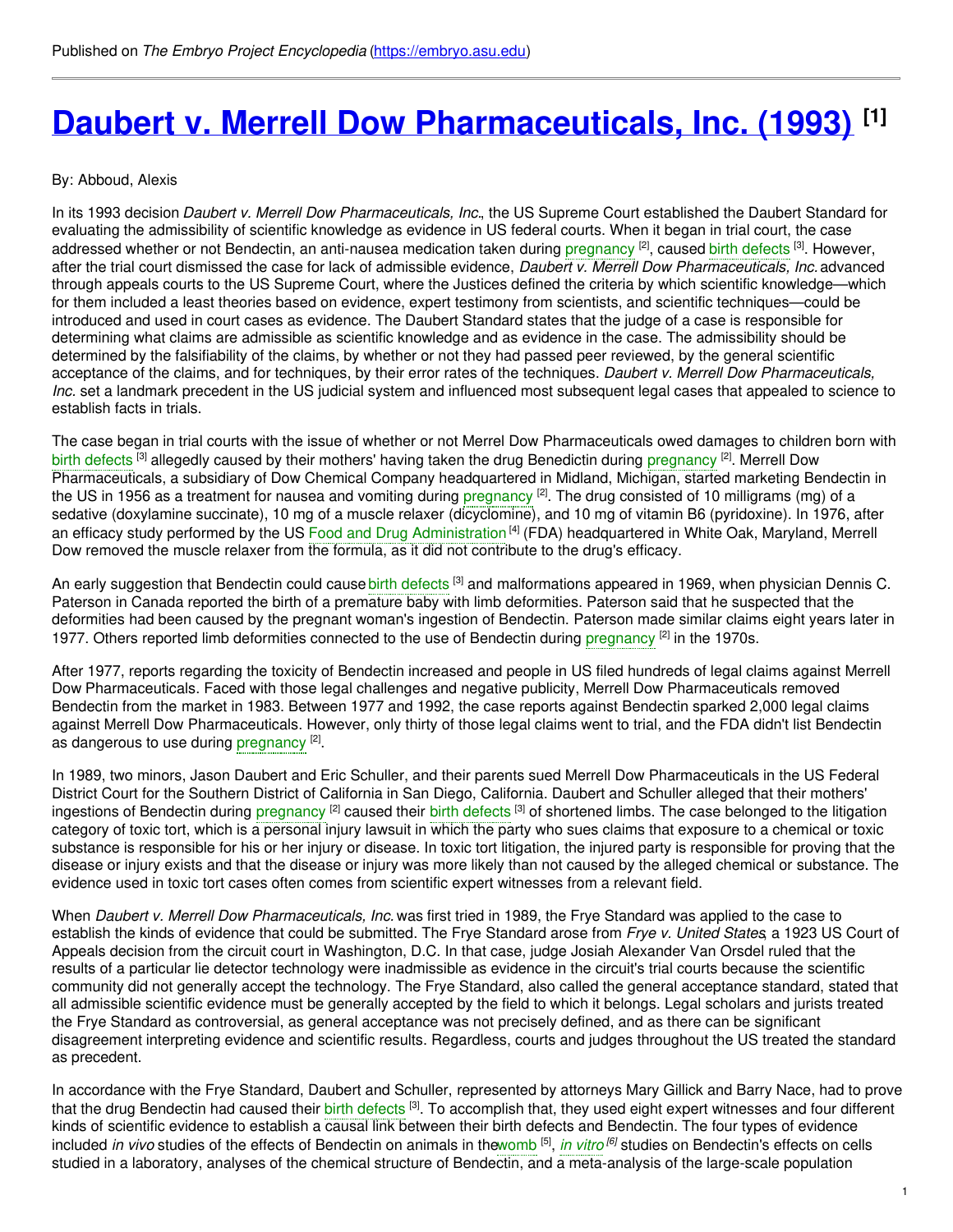studies of the effects of Bendectin.

Physician Shanna Swan, who worked at California Department of Health and Services in Berkeley, California, submitted the final piece of evidence, the meta-analysis of epidemiological studies. Swan took all of the population-wide studies of Bendectin's effects and consolidated the data into a single set. She then reanalyzed the data and found a small, but statistically significant, link between Bendectin and birth [defects](https://embryo.asu.edu/search?text=birth%20defects) <sup>[3]</sup>. However, as she conducted the analysis for the purpose of litigation, she never published that research in a peer-reviewed journal. Merrell Dow Pharmaceuticals, represented by George Berry, Robert Dickson, and Pamela Yates, introduced as evidence for the court over thirty population studies of the safety and efficacy of Bendectin. None of those studies demonstrated a significant link between Bendectin and birth [defects](https://embryo.asu.edu/search?text=birth%20defects) <sup>[3]</sup>.

Earl B. Gilliam, judge for the Southern District of California's District Court, granted Merrell Dow a summary judgment against Daubert and Schuller on 1 November 1989. He dismissed the case on the basis that Daubert and Schuller had provided no published epidemiological studies showing that Bendectin caused birth [defects](https://embryo.asu.edu/search?text=birth%20defects) <sup>[3]</sup>. The meta-analysis submitted by Swan was not an epidemiological study itself, and instead aggregated data from other epidemiological studies. Gilliam applied the Frye Standard, reasoning that epidemiological studies were the generally accepted scientific evidence for proving a casual link between a chemical substance and an injury. Because Daubert and Schuller had not submitted any epidemiological studies to show the link between Bendectin and birth defects, and because the scientific community had not generally accepted the kinds of evidence submitted by Daubert and Schuller as proof of a causal link, their evidence was deemed inadmissible, and the case was dismissed.

In 1991, Daubert and Schuller, represented by the same attorneys, appealed the case to the Ninth Circuit Court of Appeals in San Francisco, California, claiming that the District Court had used the wrong standard to determine whether or not evidence was admissible. Their attorneys argued that the Federal Rules of Evidence, established by US Congress in a 1975 statute, superseded the Frye Standard. The Federal Rules of Evidence allowed for a broader definition of expert testimony and the admissible evidence based on the relevance and reliability of the evidence provided by expert testimony. According to those rules, expertise in a field could derive from training, experience, education, skill, or knowledge. Some legal scholars argued that the Federal Rules of Evidence allowed for the admission of pseudoscience into courts, as the experts presenting evidence needn't be professionally accredited, and the evidence they presented needn't be held to a high standard.

On 20 December 1991, the Ninth Circuit Judges Alex Kozinski and Diarmuid O'Scannlain, and District Judge Stephen M. McNamee upheld the lower court's decision to deem the Daubert evidence as inadmissible. Merrell Dow Pharmaceuticals, represented by Robert L. Dickson, George E. Berry, Hall R. Marston and Pamela J. Yates, again prevailed. Whereas the District Court interpreted general acceptance as the scientific standard by which it could admit evidence, the Ninth Circuit further defined general scientific acceptance of results as results that had passed peer reviewed, a standard that was better defined and easily proven. Compared to the thirty peer-reviewed studies submitted by Merrell Dow that did not find a link between Bendectin and birth [defects](https://embryo.asu.edu/search?text=birth%20defects) <sup>[3]</sup>, the Ninth Circuit inferred that Daubert and Schuller's meta-analysis of epidemiological studies had not been held to the same peer review system, making it inadmissible as generally accepted evidence in a court of law. The case was dismissed once again.

In 1993, Daubert and Schuller appealed the case to the US Supreme Court in Washington, D.C. When the case reached the Supreme Court, the issue under examination had shifted from whether or not Bendectin had caused the birth [defects](https://embryo.asu.edu/search?text=birth%20defects) <sup>[3]</sup> to what standards courts should apply to determine the admissibility of scientific evidence. The Supreme Court heard oral arguments on 30 March 1993, with Michael H. Gottesman representing Daubert and Schuller, and Charles Fried arguing on behalf of Merrell Dow Pharmaceuticals. The Supreme Court decided the argument 28 June 1993. Justice Harold Blackmun wrote the majority opinion, which overturned the lower court's decision and set standards for the types of claims admissible as scientific knowledge and as evidence in courts. Justices Byron Raymond White, Sandra Day O'Connor, Antonin Scalia, Anthony [Kennedy](https://embryo.asu.edu/search?text=Anthony%20Kennedy) <sup>[7]</sup>, David Souter, and Clarence Thomas joined Blackmun in the majority opinion.

The majority opinion had four parts. The first part detailed the background of the case and the Supreme Court's decision to review the case due to the conflict between the Fry Standard and the Federal Rules of Evidence. The second part overturned the Frye Standard regarding generally admissible scientific data, agreeing with Daubert and Schuller's 1991 argument that the 1975 Federal Rules of Evidence superseded the much older Frye Standard. However, the court noted that the Federal Rules of Evidence still required that someone evaluate evidence to ensure it was reliable and relevant to the case. According to the court, the reliability of scientific claims is determined by whether or not scientists had justified them with what the court called the scientific method. The court affirmed the Federal Rules of Evidence that scientific knowledge was relevant to a case only if it helped a trial court determine a fact at issue.

Furthermore, the second part of the opinion stated that a trial judge decided about the reliability and relevance of evidence, and thus about the admissibility of scientific knowledge. The court sugested four criteria by which judges could evaluate claims to determine if they were reliable scientific knowledge and thus potentially fit for evidence: whether or not the claims can be proven wrong, whether or not the claims had passed peer reviewed, the rate of error and standards of the scientific methods used to establish the claims, and the general acceptance among scientists of the claims. The court stressed that the Federal Rules of Evidence were designed to be flexible, and that the four criteria were not to be used as a checklist but as guidelines.

In the third part of the opinion, the court addressed two underlying concerns presented by the parties to the case and by the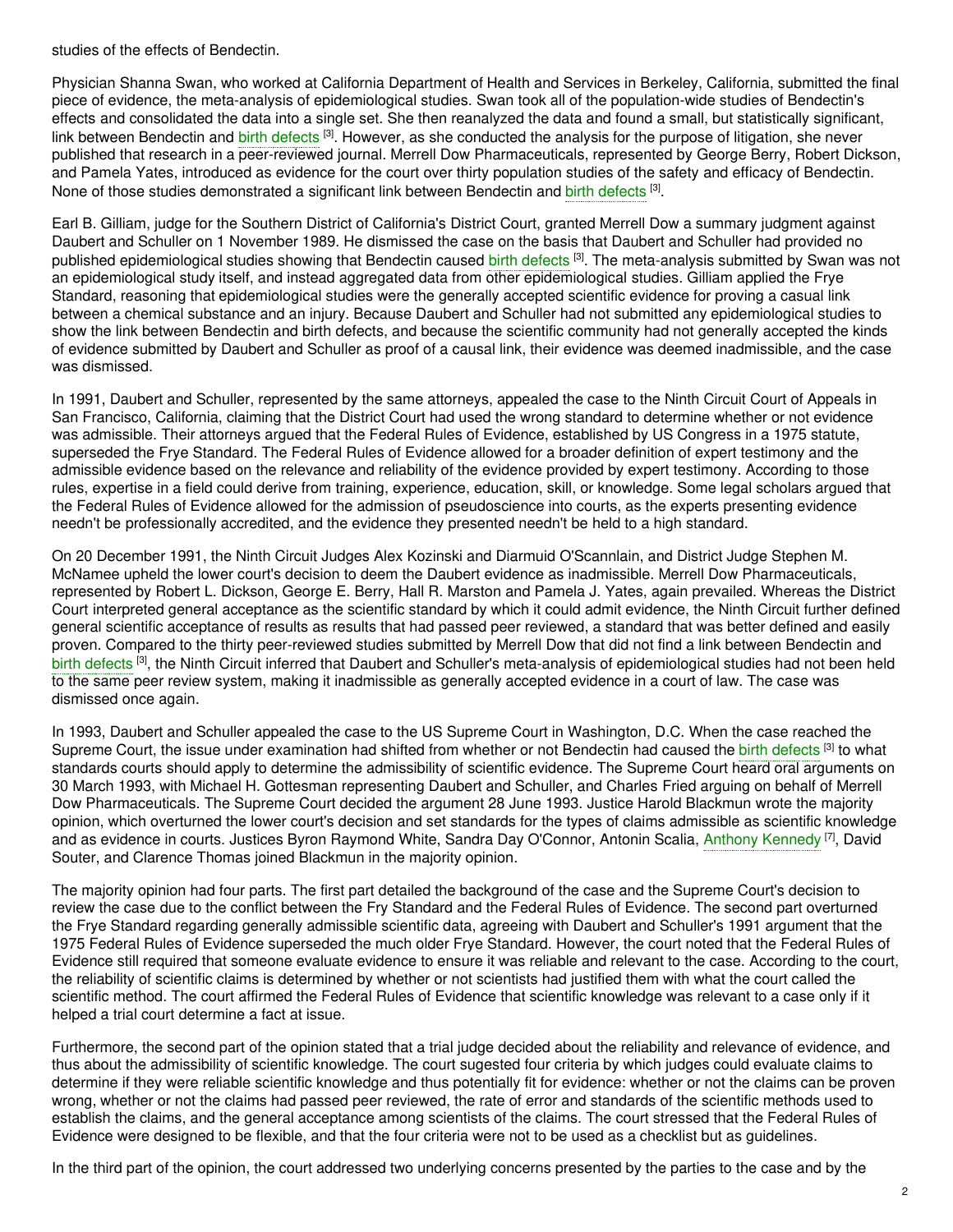*amicus* briefs to the case. An*amicus* brief is submitted to an appellate court to influence the court about a particular issue related to a case. Parties other than the litigants submit *amicus* briefs. Twenty-one *amicus* briefs were submitted to the court, six in favor of Daubert, thirteen in favor of Merrell Dow Pharmaceuticals, and two neutral briefs. The majority opinion categorized these briefs into two positions. The first position claimed that the abandonment of the general acceptance standard would allow for bad science in court cases. The court dismissed the first position on the basis that it did not place enough trust in the judicial system to determine the difference between good and bad science.

The second position claimed that the role of judges in determining which scientific claims were admissible as evidence would stifle the search for facts, which is one of the primary roles of trial courts. The majority opinion addressed the second position with a discussion of the difference between the search for truth in science and the search for truth in court trials. The court said that as courts must decide issues, judges must decide the admissibility of evidence quickly, and though that necessity may occasionally prevent valid science from reaching juries, it enabled legal disputes to be settled.

In the fourth part of the opinion, the court concluded its decision by vacating the decision of the Ninth Circuit Court of Appeals. It then remanding *Daubert v. Merrell Dow Pharmaceuticals, Inc.* back to the Ninth Circuit to be reconsidered in light of the new standards. The fourth part also contained a dissenting opinion.

Chief Justice William Hubbs Rehnquist wrote the dissenting opinion, concurring in part with the majority opinion and dissenting in part. Justice John Paul Stevens joined him. Rehnquist, in his opinion, concurred with the Court's decision to strike the Frye Standard from use, agreeing that the Federal Rules of Evidence superseded Frye. Rehnquist dissented with some of the Court's general claims about the Federal Rules of Evidence and with the revised criteria by which to evaluate admissible scientific evidence. Rehnquist stated that though the Federal Rules of Evidence clearly bestow some screening responsibilities on federal judges, they do not require judges to become scientists to do so. He admitted that he did not understand the Court's suggestions about whether claims were falsifiable or not, and he believed that other judges would encounter the same confusion. Because of this, Rehnquist stated that the court should just answer the questions presented by the case and let future cases determine the methods for admitting evidence rather than offer vague and general suggestions.

The seven to two decision remanded, or returned, the Daubert lawsuit to the Ninth Circuit Court of Appeals, where judges Kozinski, O'Scannlain, and McNamee again heard arguments on 22 March 1994. Gottesman, Gilick, and Nance were joined by Kenneth J. Chesebro in representing Daubert and Schuller, while Fried was joined by Joel I. Klein, and Richard G. Taranto in representing Merrell Dow Pharmaceuticals. The Ninth Circuit, after further reviewing the evidence presented, found that Daubert and Schuller's evidence did not outweigh the evidence presented by Merrell Dow. On 4 January 1995 the Ninth Circuit court upheld the District Court's 1989 decision to dismiss the case based on lack of evidence from Daubert and Schuller. The Ninth Circuit's decision also noted the heavy burden that the US Supreme Court had placed on federal judges to review scientific information when they most often lacked scientific backgrounds.

Within a year of the 1995 ruling, eight federal courts used the Daubert Standard to dismiss cases entirely due to their lack of admissible evidence. Toxic tort cases illustrated the implications of the Daubert Standard. Because the injured party is responsible for proving injury and causation, the Daubert Standard made it more difficult for injured parties to win lawsuits. In toxic tort cases, evidence presented by injured parties does not meet the requirements set by Daubert Standard when it is mostly based on a single affected individual without population-wide epidemiological studies to support the claim that a specific substance caused the injury. Outside of toxic tort cases, the Daubert Standard became a standard legal tool applied by judges throughout the US as they decided whether or not to admit claims or testimony as scientific knowledge and as evidence into their courtrooms.

# **Sources**

- 1. An Act to Establish Rules of Evidence for Certain Courts and Proceedings. Public Law 93–595, U.S. Statutes at Large 88 (1975): 1926–49. <u><https://www.gpo.gov/fdsys/pkg/STATUTE-88/pdf/STATUTE-88-Pg1926-2.pdf></u> <sup>[8]</sup> (Accessed May 27, 2017).
- 2. Aselton, Pamela, Hershel Jick, Aubrey Milunsky, Judith R. Hunter, and Andy Stergachis. "First[-trimester](https://embryo.asu.edu/search?text=trimester) <sup>[9]</sup> drug use and congenital disorders." *Obstetrics & Gynecology* 65 (1985): 451–455. [http://journals.lww.com/greenjournal/Abstract/1985/04000/First\\_Trimester\\_Drug\\_Use\\_and\\_Congenital\\_Disorders.1.aspx](http://journals.lww.com/greenjournal/Abstract/1985/04000/First_Trimester_Drug_Use_and_Congenital_Disorders.1.aspx)  $[10]$  (Accessed May 27, 2017).
- 3. Bernstein, David E. "The Admissibility of Scientific Evidence after Daubert v. Merrell Dow Pharmaceuticals, Inc." *Cardozo Law Review* 15 (1994): 2139–337.
- 4. Brent, Robert L. "Bendectin: Review of the Medical Literature of a Comprehensive Studied Human Nonteratogen and the Most Prevalent Tortogen-Litigen." *Reproductive Toxicology* 9 (1995): 337–49.
- 5. Daubert v. Merrell Dow Pharmaceuticals, Inc., 727 F. Supp. 570 (S.D. Cal. 1989). <u>https://scholar.google.com/scholar\_case?case= [16550003863894091467&q=daubert+v+merrell&hl=en&as\\_sdt=806](https://scholar.google.com/scholar_case?case=%0A%09%0916550003863894091467&q=daubert+v+merrell&hl=en&as_sdt=806)</u> <sup>[11]</sup> (Accessed July 6, 2015).
- 6. Daubert v. Merrell Dow Pharmaceuticals, Inc., 951 F.2d 1128 (9th Cir. 1991). [https://scholar.google.com/scholar\\_case?](https://scholar.google.com/scholar_case?case=%0A%09%0917247048223501874803&q=daubert+v+merrell&hl=en&as_sdt=806)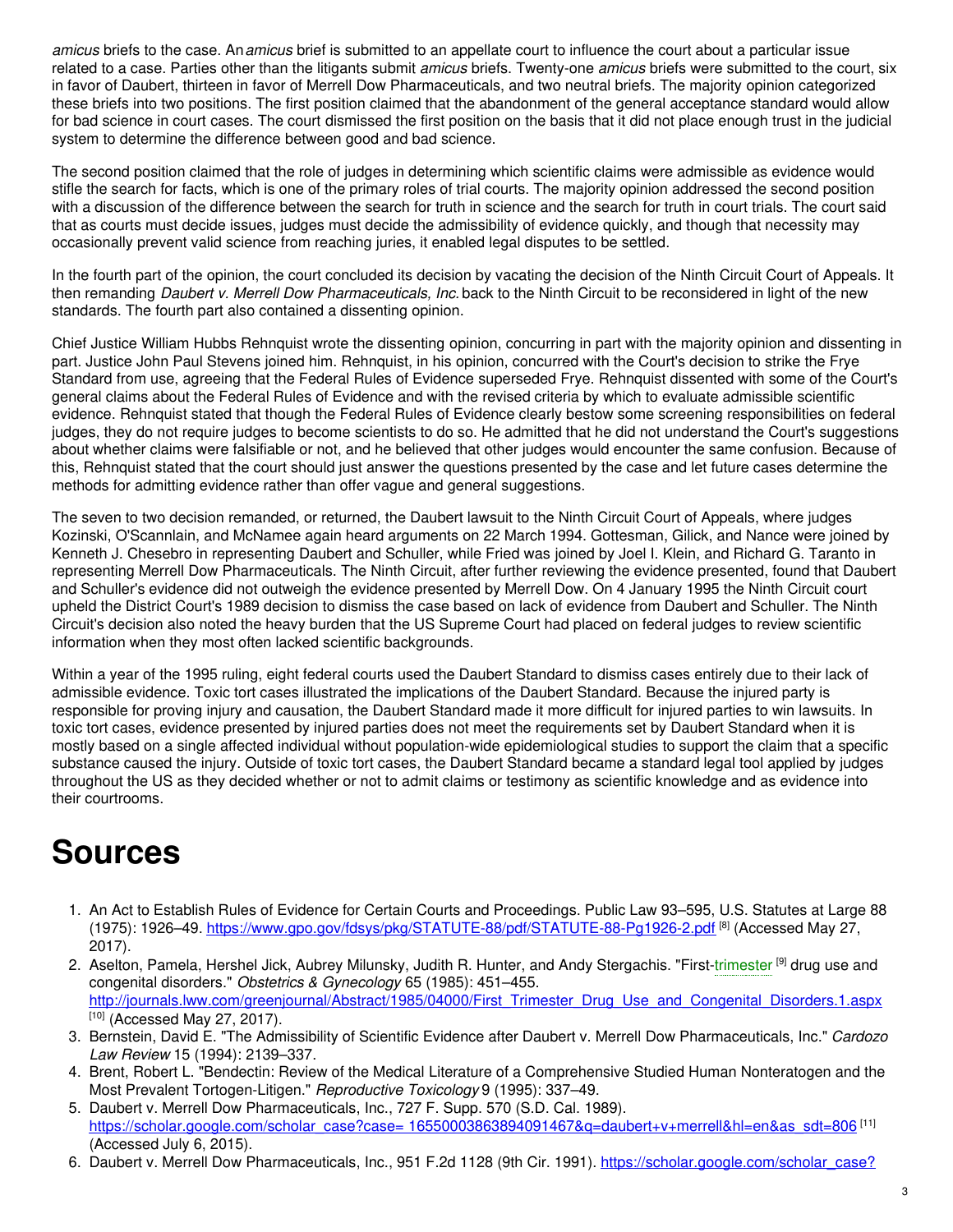<u>case= 17247048223501874803&q=daubert+v+merrell&hl=en&as\_sdt=806</u> <sup>[12]</sup> (Accessed July 6, 2015).

- 7. Daubert v. Merrell Dow Pharmaceuticals, Inc., 509 U.S. 579 (1993). https://scholar.google.com/scholar\_case? <u>case=827109112258472814& [q=Daubert+v.+Merrell+Dow+Pharmaceuticals&hl=en&as\\_sdt=806](https://scholar.google.com/scholar_case?case=827109112258472814&%0A%09%09q=Daubert+v.+Merrell+Dow+Pharmaceuticals&hl=en&as_sdt=806) <sup>[13]</sup> (Accessed July 6,</u> 2015).
- 8. Daubert v. Merrell Dow Pharmaceuticals, Inc., 43 F.3d 1311 (9th Cir. 1995). https://scholar.google.com/scholar\_case? <u>case= [14286809434668137766&q=daubert+v+merrell&hl=en&as\\_sdt=806](https://scholar.google.com/scholar_case?case=%0A%09%0914286809434668137766&q=daubert+v+merrell&hl=en&as_sdt=806)</u> <sup>[14]</sup> (Accessed July 6, 2015).
- 9. Freeman, R. "Limb deformities: possible association with drugs." *The Medical Journal of Australia*1 (1972): 606.

- 11. Lasagna, Louis, and Sheila R. Shulman. "Bendectin and the Language of Causation." In *Phantom Risk: Scientific Interference and the Law*. Eds. Kenneth R. Foster, David E. Bernstein, and Peter W. Huber, 101–22. Cambridge: Massachusetts Institute of Technology Press, 1993.
- 12. Mitchell, Allen A., Lynn Rosenberg, Samuel Shapiro, and Dennis Slone. "Birth defects related to bendectin use in [pregnancy](https://embryo.asu.edu/search?text=pregnancy) [2] : I. Oral clefts and cardiac defects." *Journal of the American Medical Association* 245 (1981): 2311–14.
- 13. Paterson, Dennis C. "Congenital Deformities." *Canadian Medical Association Journal*101 (1969): 175–6. <http://www.ncbi.nlm.nih.gov/pmc/articles/PMC1946193><sup>[15]</sup> (Accessed July 6, 2015).
- 14. Paterson, Dennis C. "Could Bendectin be a Minor Teratogen?" *Canadian Family Physician* 23 (1977): 8. <http://www.ncbi.nlm.nih.gov/pmc/articles/PMC2378818><sup>[16]</sup> (Accessed July 6, 2015).
- 15. Solomon, Shana M., and Edward J. Hackett. "Setting Boundaries between Science and Law: Lessons from Daubert v. Merrell Dow Pharmaceuticals, Inc." *Science, Technology & Human Values* 21 (1996): 131–56. <http://www.jstor.org/stable/689771> [17] (Accessed July 6, 2015).
- 16. US Food and Drug [Administration](https://embryo.asu.edu/search?text=Food%20and%20Drug%20Administration)<sup>[4]</sup>. "Determination That Bendectin Was Not Withdrawn from Sale for Reasons of Safety or Effectiveness." *Federal Register* 64 (1999): 43190–1.
- 17. Wilson, James G. "Embryotoxicity of drugs in man." *General Principles and Etiology*. New York: Springer, 1977: 309–355.

In its 1993 decision Daubert v. Merrell Dow Pharmaceuticals, Inc., the US Supreme Court established the Daubert Standard for evaluating the admissibility of scientific knowledge as evidence in US federal courts. When it began in trial court, the case addressed whether or not Bendectin, an anti-nausea medication taken during pregnancy, caused birth defects. However, after the trial court dismissed the case for lack of admissible evidence, Daubert v. Merrell Dow Pharmaceuticals, Inc. advanced through appeals courts to the US Supreme Court, where the Justices defined the criteria by which scientific knowledge, which for them included a least theories based on evidence, expert testimony from scientists, and scientific techniques, could be introduced and used in court cases as evidence. The Daubert Standard states that the judge of a case is responsible for determining what claims are admissible as scientific knowledge and as evidence in the case. The admissibility should be determined by the falsifiability of the claims, by whether or not they had passed peer reviewed, by the general scientific acceptance of the claims, and for techniques, by their error rates of the techniques. Daubert v. Merrell Dow Pharmaceuticals, Inc. set a landmark precedent in the US judicial system and influenced most subsequent legal cases that appealed to science to establish facts in trials.

## **Subject**

Merrell Dow [Pharmaceuticals](https://embryo.asu.edu/library-congress-subject-headings/bendectin-trademark) Limited <sup>[18]</sup> National Research Council (U.S.). [Committee](https://embryo.asu.edu/library-congress-subject-headings/national-research-council-us-committee-daubert-standards) on Daubert Standards<sup>[19]</sup> Bendectin (Trademark) <sup>[20]</sup> Morning [sickness](https://embryo.asu.edu/library-congress-subject-headings/morning-sickness) <sup>[21]</sup> [International](https://embryo.asu.edu/library-congress-subject-headings/international-conference-nausea-and-vomiting-pregnancy) Conference on Nausea and Vomiting of Pregnancy<sup>[22]</sup> [Sedatives](https://embryo.asu.edu/library-congress-subject-headings/sedatives) <sup>[23]</sup> U.S. Food and Drug Administration <sup>[24]</sup> [Abnormalities,](https://embryo.asu.edu/library-congress-subject-headings/united-states-federal-rules-evidence) Human <sup>[25]</sup> Birth [defects](https://embryo.asu.edu/library-congress-subject-headings/birth-defects) <sup>[26]</sup> [Teratology](https://embryo.asu.edu/library-congress-subject-headings/teratology) <sup>[27]</sup> [California](https://embryo.asu.edu/library-congress-subject-headings/california) <sup>[28]</sup> United States. Federal Rules of Evidence<sup>[29]</sup> Dow [Chemical](https://embryo.asu.edu/library-congress-subject-headings/dow-chemical-usa) USA<sup>[30]</sup> [Landmark](https://embryo.asu.edu/library-congress-subject-headings/united-states-federal-rules-evidence) U.S. [Supreme](https://embryo.asu.edu/library-congress-subject-headings/united-states-supreme-court) Court decisions<sup>[31]</sup> United States. Supreme Court.<sup>[32]</sup> United [States.](https://embryo.asu.edu/library-congress-subject-headings/united-states-public-law-93-595) Federal Rules of Evidence <sup>[29]</sup> United States. Public Law 93-595<sup>[33]</sup> Expert [evidence](https://embryo.asu.edu/library-congress-subject-headings/expert-evidence) <sup>[34]</sup> Expert [testimony](https://embryo.asu.edu/library-congress-subject-headings/expert-testimony) <sup>[35]</sup> Scientific evidence (Law) <sup>[36]</sup> [Evidence](https://embryo.asu.edu/library-congress-subject-headings/evidence-law) (Law) <sup>[37]</sup> United States. Court of [Appeals](https://embryo.asu.edu/library-congress-subject-headings/united-states-court-appeals-9th-circuit-0) (9th Circuit) <sup>[38]</sup> [Blackmun,](https://embryo.asu.edu/library-congress-subject-headings/blackmun-harry-harry-andrew-1908-1999) Harry A. (Harry Andrew), 1908-1999 <sup>[39]</sup>

## **Topic**

[Legal](https://embryo.asu.edu/topics/legal) [40]

## **Publisher**

Arizona State University. School of Life Sciences. Center for Biology and Society. Embryo Project Encyclopedia.

## **Rights**

Copyright Arizona Board of Regents Licensed as Creative Commons Attribution-NonCommercial-Share Alike 3.0 Unported (CC BY-NC-SA 3.0) http://creativecommons.org/licenses/by-nc-sa/3.0/

## **Format**

<u>[Articles](https://embryo.asu.edu/formats/articles)</u> <sup>[41]</sup>

## **Last Modified**

Wednesday, July 4, 2018 - 04:40

<sup>10.</sup> Frye v. United States, 293 F. 1013 (D.C. Cir. 1923).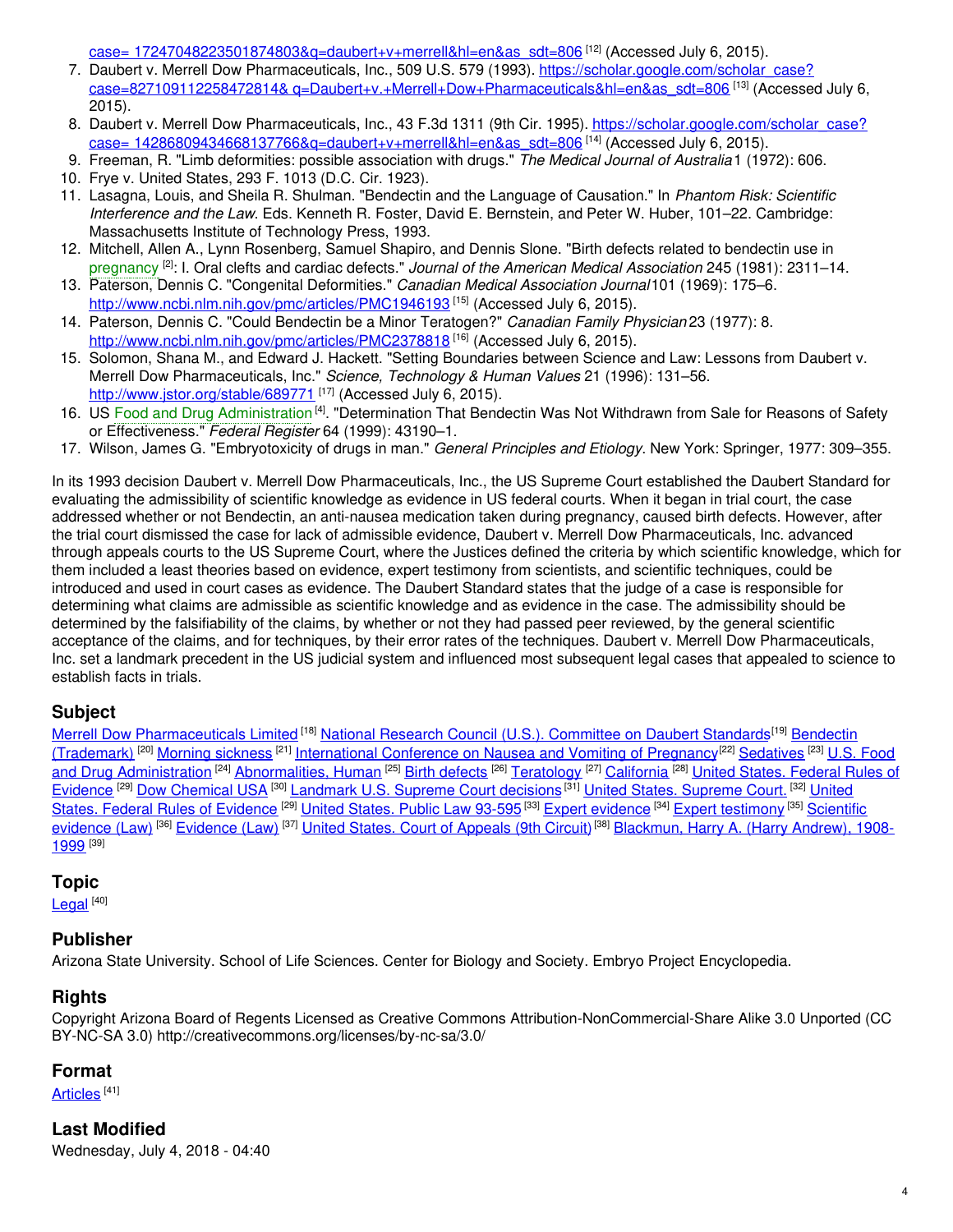## **DC Date**

2017-05-29

#### **DC Date Accessioned**

Monday, May 29, 2017 - 16:58

#### **DC Date Available**

Monday, May 29, 2017 - 16:58

#### **DC Date Created**

2017-05-29

#### **DC Date Created Standard**

Monday, May 29, 2017 - 07:00

[Contact](https://embryo.asu.edu/contact) Us

© 2021 Arizona Board of Regents

The Embryo Project at Arizona State University, 1711 South Rural Road, Tempe Arizona 85287, United States

**Source URL:** https://embryo.asu.edu/pages/daubert-v-merrell-dow-pharmaceuticals-inc-1993

#### **Links**

- [1] https://embryo.asu.edu/pages/daubert-v-merrell-dow-pharmaceuticals-inc-1993
- [2] https://embryo.asu.edu/search?text=pregnancy
- [3] https://embryo.asu.edu/search?text=birth%20defects
- [4] https://embryo.asu.edu/search?text=Food%20and%20Drug%20Administration
- [5] https://embryo.asu.edu/search?text=womb
- [6] https://embryo.asu.edu/search?text=in%20vitro
- [7] https://embryo.asu.edu/search?text=Anthony%20Kennedy
- [8] https://www.gpo.gov/fdsys/pkg/STATUTE-88/pdf/STATUTE-88-Pg1926-2.pdf
- [9] https://embryo.asu.edu/search?text=trimester

[10] http://journals.lww.com/greenjournal/Abstract/1985/04000/First\_Trimester\_Drug\_Use\_and\_Congenital\_Disorders.1.aspx

- [11] https://scholar.google.com/scholar\_case?
- case=&#10:&#9:&#9:16550003863894091467&amp:g=daubert+v+merrell&amp:hl=en&amp:as\_sdt=806

[12] https://scholar.google.com/scholar\_case?

case=
 17247048223501874803&q=daubert+v+merrell&hl=en&as sdt=806

[13] https://scholar.google.com/scholar\_case?

case=827109112258472814&
 q=Daubert+v.+Merrell+Dow+Pharmaceuticals&hl=en&as\_sdt=806 [14] https://scholar.google.com/scholar\_case?

- case=
 14286809434668137766&q=daubert+v+merrell&hl=en&as sdt=806
- [15] http://www.ncbi.nlm.nih.gov/pmc/articles/PMC1946193
- [16] http://www.ncbi.nlm.nih.gov/pmc/articles/PMC2378818
- [17] http://www.jstor.org/stable/689771
- [18] https://embryo.asu.edu/library-congress-subject-headings/merrell-dow-pharmaceuticals-limited
- [19] https://embryo.asu.edu/library-congress-subject-headings/national-research-council-us-committee-daubert-standards
- [20] https://embryo.asu.edu/library-congress-subject-headings/bendectin-trademark
- [21] https://embryo.asu.edu/library-congress-subject-headings/morning-sickness
- [22] https://embryo.asu.edu/library-congress-subject-headings/international-conference-nausea-and-vomiting-pregnancy
- [23] https://embryo.asu.edu/library-congress-subject-headings/sedatives
- [24] https://embryo.asu.edu/library-congress-subject-headings/us-food-and-drug-administration
- [25] https://embryo.asu.edu/library-congress-subject-headings/abnormalities-human
- [26] https://embryo.asu.edu/library-congress-subject-headings/birth-defects
- [27] https://embryo.asu.edu/library-congress-subject-headings/teratology
- [28] https://embryo.asu.edu/library-congress-subject-headings/california
- [29] https://embryo.asu.edu/library-congress-subject-headings/united-states-federal-rules-evidence
- [30] https://embryo.asu.edu/library-congress-subject-headings/dow-chemical-usa
- [31] https://embryo.asu.edu/library-congress-subject-headings/landmark-us-supreme-court-decisions
- [32] https://embryo.asu.edu/library-congress-subject-headings/united-states-supreme-court
- [33] https://embryo.asu.edu/library-congress-subject-headings/united-states-public-law-93-595
- [34] https://embryo.asu.edu/library-congress-subject-headings/expert-evidence
- [35] https://embryo.asu.edu/library-congress-subject-headings/expert-testimony